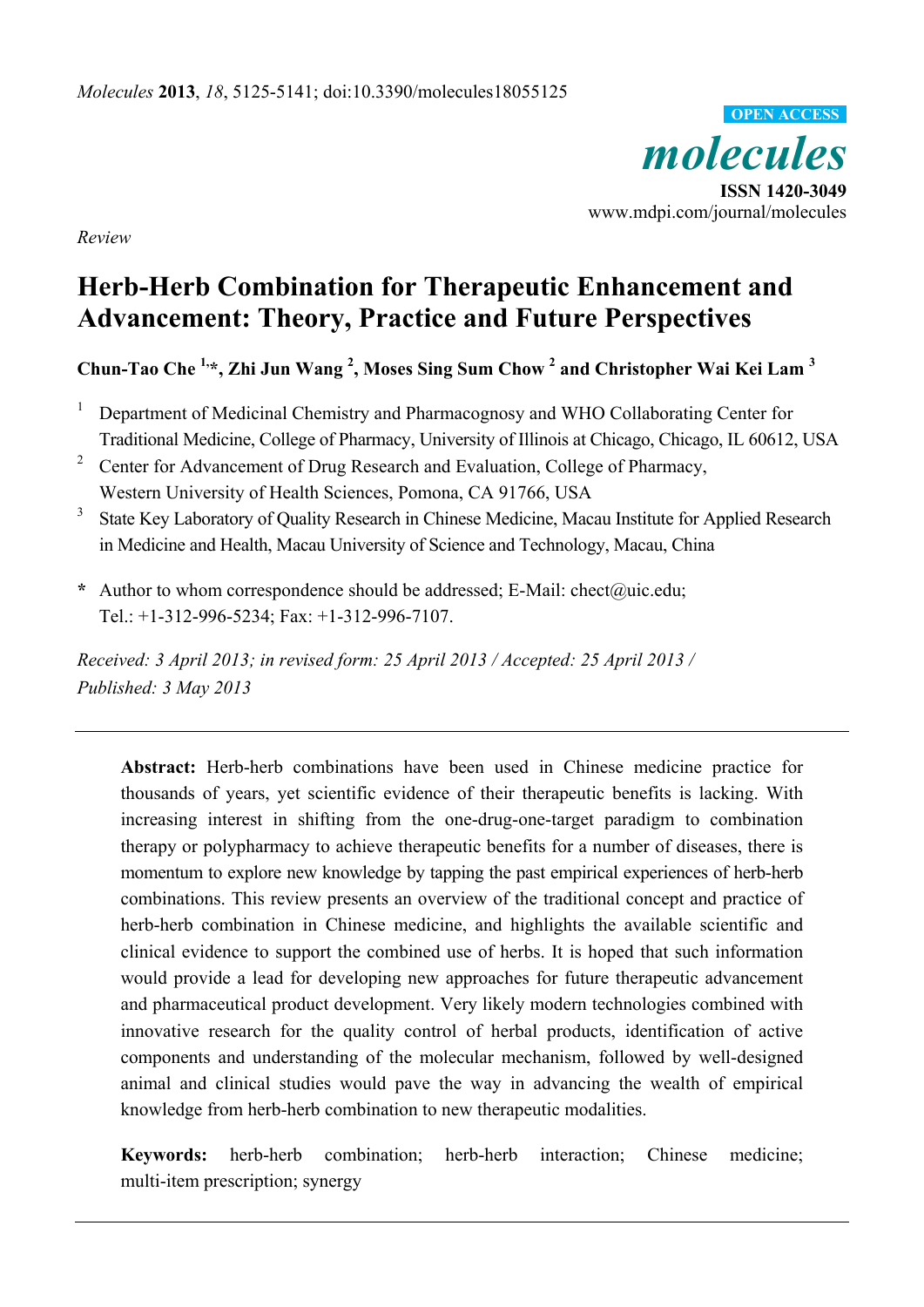#### **1. Introduction**

Herbal products are of interest to many patients and health care practitioners since about 70% of population worldwide rely on herbal medicines for part of their primary health care [1]. In different regions and cultures, herbal products are used as single herb, combination of herbs, or combination of herb(s) and drug(s). When herbs are used in combination, the effects can be complicated as various interactions can occur among the individual components. The most desirable interactions are those which can result in additional therapeutic benefit. This is often the intended or expected outcome when using combination therapy. However, due to the presence of multiple components in the herbal products, the effects arising from herb-herb or herb-drug interactions are often unpredictable and complicated. Various types of pharmacokinetic and pharmacogenomic interactions from herb-drug combinations have been well described and documented in recent literature [2–10]. On the other hand, much less information is available on herb-herb interaction, although herb-herb combination has been used and documented as a desirable therapeutic approach in China since the time of the *Yellow Emperor's Canon of Internal Medicine* (*Huangdi Neijing*) more than 2,000 years ago [11].

Currently, combination therapies are employed for the treatment of critical diseases, such as cancer, acquired immunodeficiency syndrome (AIDS) and pulmonary tuberculosis, in order to achieve enhanced therapeutic effects. The modern approach of combination therapy is a renewal of what was advocated in Chinese medicine that started thousands of years ago on the use of herb-herb combination for improvement of therapeutic outcome. Can the past experience of Chinese medicine provide new clue to identifying potential effective combinations for certain conditions that cannot be adequately treated by modern medicine? How can we best tap the wealth of past empirical experience to enhance future therapeutic advancement? Since very little has been written on the subject of herb-herb combination/interaction, we surveyed both English and Chinese literature from databases such as MEDLINE, EMBASE, the Traditional Chinese Medical Database system [12], and the Wanfang database [13] on this subject and compiled an overview of its theoretical principle and empirical use to provide an assessment of its role and future direction for therapeutic enhancement and advancement.

#### **2. Theoretical Perspectives on Herb-Herb Combination**

The concept and practice of Chinese medicine is derived from the accumulation of empirical evidence and subsequent deduction to form a series of theories, many of which were borrowed from philosophical thoughts such as the balance between *yin* and *yang* and the interrelationship among the "five elements (*wu-xing*)" within the body [11,14–16]. Thus the tenet of Chinese medicine is based on the theory that the occurrence and development of diseases are caused by an imbalanced status (e.g., excessive "coldness" or "heat") in various body parts (e.g., the *zang*- and *fu*-organs), and the use of medicaments or other means such as acupuncture and physical manipulation can restore such imbalance so as to re-establish a state of equilibrium (homeostasis).

Accompanying the above theories of disease, a system of Chinese herbology was also developed to guide the selection of medicaments for the treatment of diseases [11,14–17]. The system provided the basis for prescription by Chinese medicine doctors. Most Chinese medicine prescriptions contain more than one medicinal plant (and/or animal/mineral substance) to form a multi-item concoction (*fu-fang*).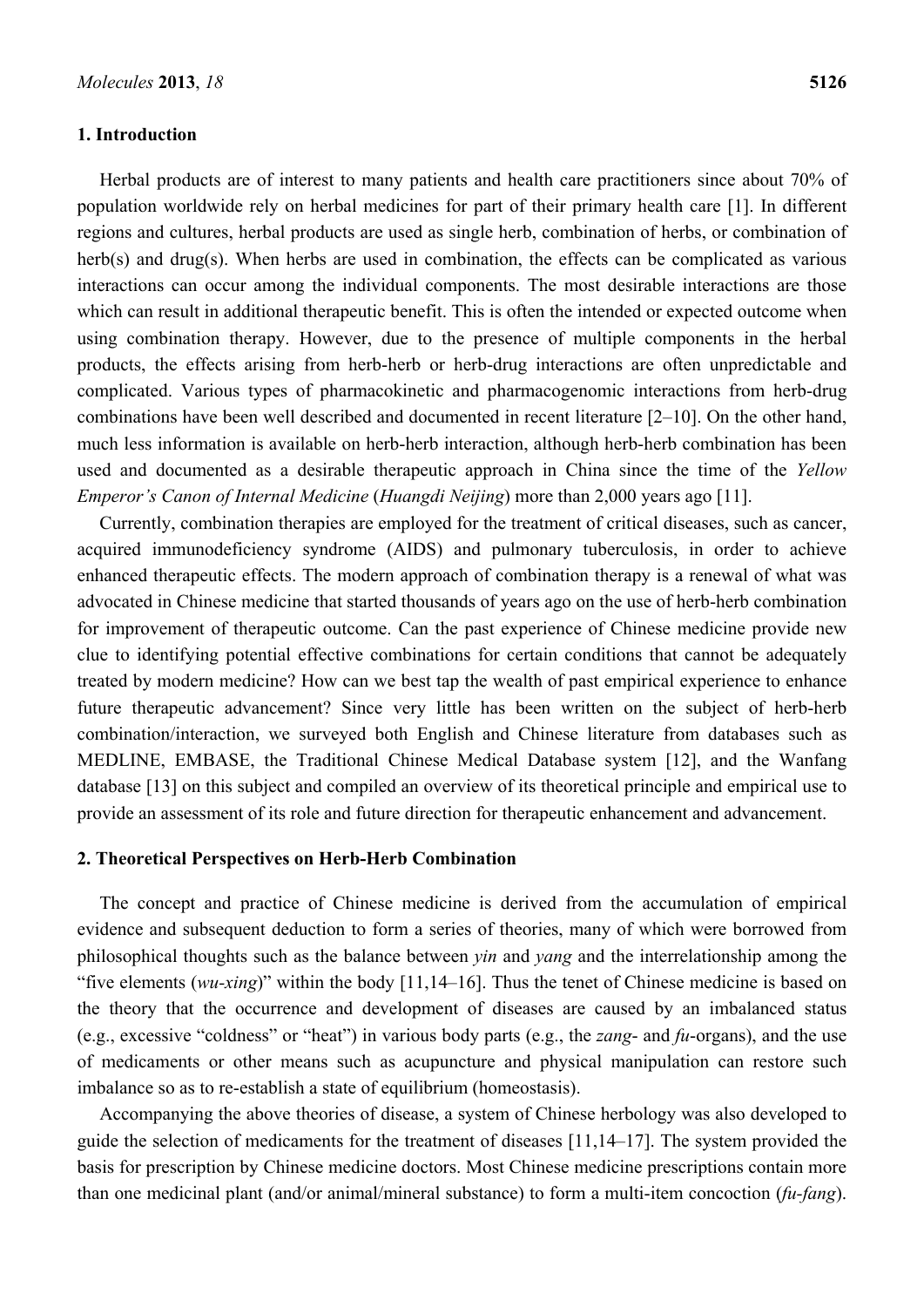When medications are prescribed, the principles of interactions among the herbs must be taken into consideration by the clinicians so as to compose an optimal prescription for therapeutic benefits. The concept of herb-herb interaction, based on the notions of positive (complementation) or negative (antagonism) outcomes, was therefore developed. Early in the history of use of medicinal agents, it was realized that the presence of one herb may alter the effect of the other when they are co-administered. The combined effect, either complementary or antagonistic, would be manifested in the clinical outcome. Take for example the Decoction of Ephedra (*Mahuang Tang*), which contains ephedra, cinnamon twig, bitter apricot seed, and licorice root. The prescription is used not only for its diaphoretic effect, but also for the relief of coughing and asthma, as well as reducing headaches and general aching during common cold [18]. All of these symptoms are interpreted by the Chinese medicine theory to be caused by excessive "coldness" and "wind" in the body. The co-administration of multiple ingredients would result in complementary interactions to combat symptoms of common cold or influence the illness. The scenario is comparable to the modern combination medicines with antipyretic, cough suppressant and nasal decongestant properties used in the treatment of common cold.

The Pulse-Activating Powder (*Shengmai San*) is another example of herbal combination. The formula consists of ginseng root, *Ophiopogon* (dwarf lily turf) root, and *Schisandra* (magnolia vine) fruit. Altogether, they are indicated for the deficiency syndrome of *qi*, *yin*, and body fluid, as manifested by profuse sweating, dryness of the mouth, shortness of breath, thirst, and faint pulse [19]. This three-item concoction is therefore used to invigorate the *qi*, nourish the *yin*, and promote the production of body fluid. It is "pulse-activating" because it can be used for emergency treatment of severe cases of *qi* and *yin* deficiency when the pulses become very weak. More often, the concoction is prescribed to restore *qi* and *yin* in patients suffering from chronic diseases. In this formula, ginseng root serves to strengthen *qi*, dwarf lily turf replenishes *yin*, whereas magnolia fruit takes up the roles of consolidating *qi* and *yin*, and arresting sweating. The traditional usage of the *Shengmai* formula has led to intensive studies of its cardiovascular pharmacology; and evidence is now emerging to indicate potential clinical applications in the treatment of cardiac diseases such as intradialytic hypotension [20], heart failure [21,22], and viral myocarditis [23].

Based on Chinese herbal medicine theory and practice, multi-item prescriptions are formulated deliberately according to six basic modes of herb-herb interactions; namely, reinforcement, potentiation, restraint, detoxification, counteraction, and toxicity. They serve as guiding principles when multi-item concoctions are prescribed in order to enhance the safe and effective use of the herbs.

#### *2.1. Reinforcement*

Reinforcement refers to situations in which herbs possessing similar medicinal properties are used together to produce a greater efficacy. Taking the Decoction of Ephedra as an example, ephedra and cinnamon twig form a pair of diaphoretic agents; the adrenergic (sweating) effect of the former is strengthened by the latter through an increase of peripheral blood flow. As a result, the febrifugal effect is enhanced. Another example of mutual reinforcement is the combination of the rhizomes of *Corydalis yanhusuo* (*yan-hu-suo*) and *Curcuma phaeocaulis* (*er-zhu*) in the ancient formula *Yanhusuo San*, which is useful for improving blood circulation, alleviating blood stasis, and relieving pain. The action of *Corydalis* rhizome is to promote *qi* movement in the body so as to reinforce the blood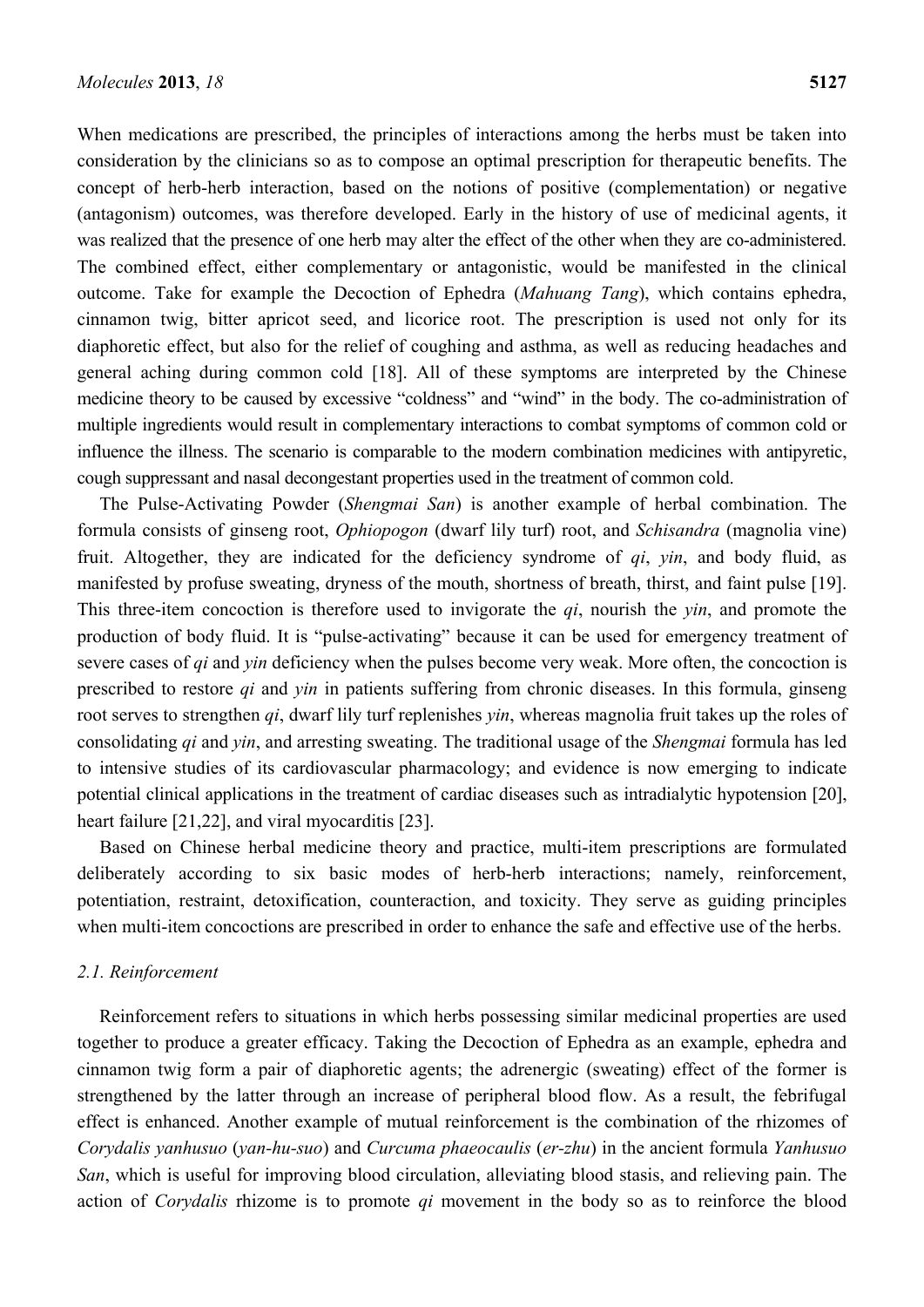circulation effect of *Curcuma phaeocaulis*. Another reinforcement pair, honeysuckle (*Lonicera japonica*) flower and *Forsythia suspense* fruit, is often prescribed together to eliminate heat and wind, as well as the toxic components from the body, for the treatment of common cold or influenza. From a modern pharmacological point of view, reinforcement can probably be interpreted to include either an additive effect (when the combined effect of two herbs equals the sum of the effect of each agent given alone) or synergistic effect (when the combined effect exceeds the sum of the effects of individual herbs). A similar concept in modern medicine is the use of "cocktail" in antiretroviral therapy (HAART) [24]. The usual HAART regimen combines three or more different drugs such as reverse transcriptase inhibitors and protease inhibitors in order to optimize antiviral efficacy.

#### *2.2. Potentiation*

Potentiation refers to situations when two herbs are used in the same prescription, in which one of them serves as the principal herb and the other an adjunct or auxiliary herb. The role of the auxiliary herb is to help strengthen the effect of the principal herb. An example is the combination of ginseng root and aconite (*Aconitum carmichaelii*) daughter root in an anti-shock remedy, the Decoction of Ginseng and Aconite (*Shenfu Tang*). In the formula, ginseng is the principal component to strengthen the *primary-qi* (energy and vitality) in order to resuscitate, whereas aconite helps to "warm" the body and raise the *yang* energy. Working together, they are able to replenish both inborn and postnatal (acquired) essence (vitality) in the body and to restore vital physiological functions particularly during the emergency condition of collapse and shock [25]. Potentiation of the therapeutic efficacy is also demonstrated in the Shaoyao Gancao Decoction, which is composed of the roots of paeony (*Paeonia lactiflora*) and licorice (*Glycyrrhiza uralensis*) for the treatment of pain (e.g., dysmenorrhea, muscular spasm, and irritable bowel). A recent study in a rat neuropathic pain model has demonstrated the synergistic effect of a combination of paeony glycosides and licorice flavonoids in the ratio of 3:1 [26]. In modern medicine, a similar concept of potentiation has been developed to make use of pharmaco-enhancing agents (or so-called "booster" drugs) in anti-HIV regimens [27], in which the boosterdrug interacts with the antiviral drug pharmacokinetically to slow down the liver metabolism of the latter by liver enzymes, thereby raising the active drug concentration in blood to improve and prolong the therapeutic effect.

#### *2.3. Restraint and Detoxification*

In Chinese medicine, many herbs are considered to possess toxic properties. The concept of toxicity refers to different degrees of adverse or undesirable effects, but not necessarily fatality. Therefore the use of so-called "toxic herbs," *i.e.*, herbs with toxic property, for therapeutic purposes is acceptable or even desirable in some instances. As a matter of fact, the use of toxic herbs is preferred in the treatment of certain severe and critical conditions such as tumor (anti-tumor agents), severe infection (anti-bacterial and anthelmintic agents), and cardiovascular abnormality (cardiotonic and anti-arrhythmic agents) [28]. For example, *Tripterygium wilfordii* (*lei-gong-teng*), a toxic plant traditionally used for "dispelling wind", "removing dampness", and reliving pain, has now shown promising clinical potential for the treatment of rheumatoid arthritis and other immune diseases [29]. Two of its chemical ingredients, triptolide and celastrol, have also found potential applications in the treatment of inflammatory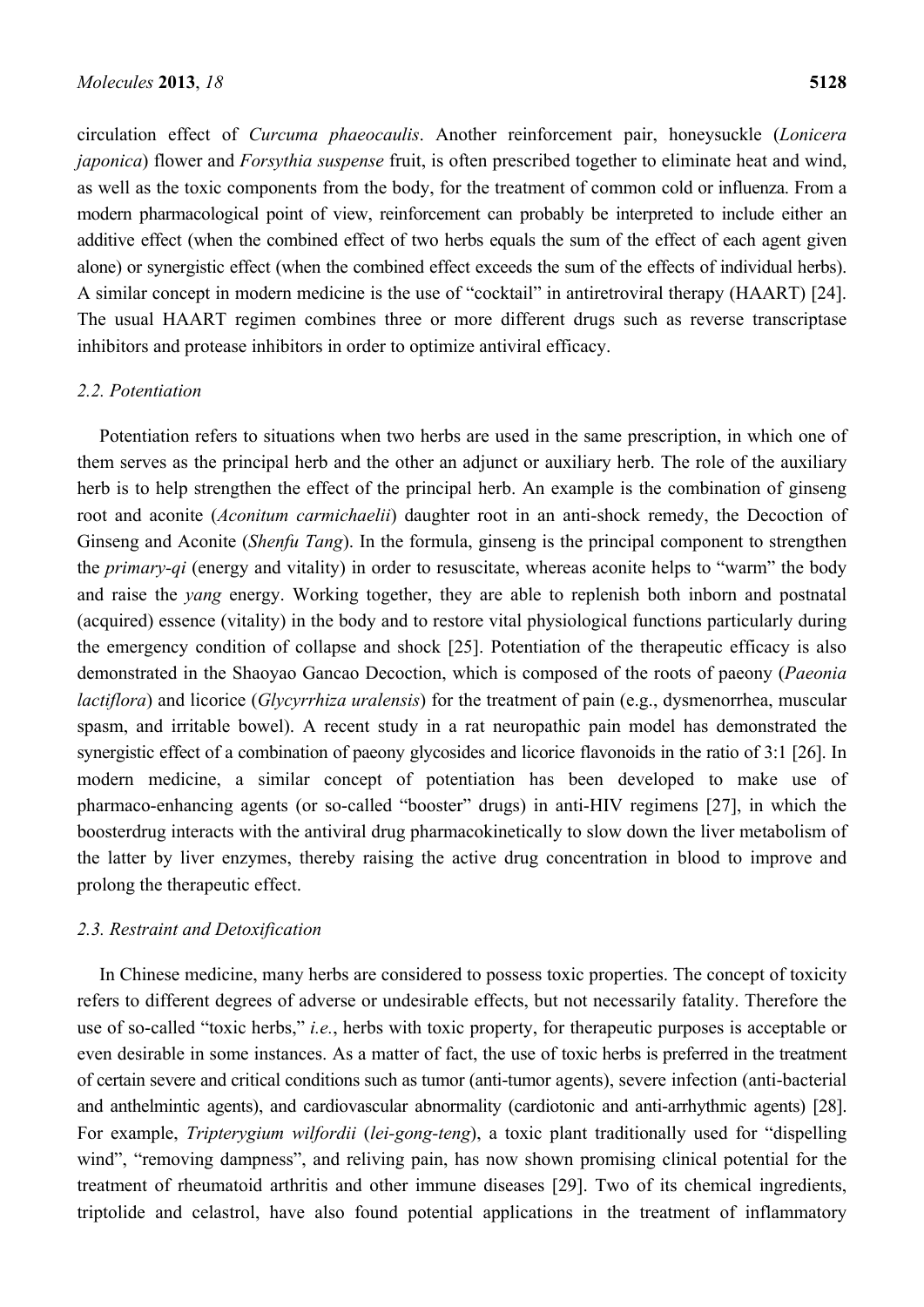disorders and cancers [30–33]. When toxic herbs are used, combination with other herbs is sometimes taken as a means to make the toxic effect more tolerable. A toxic herb is said to be "restrained" by a non-toxic partner, which is capable of "detoxifying" the former to alleviate the toxic symptoms. In another words, the non-toxic partner acts like an antidote to reduce or neutralize the toxicity. A typical example of the "restraint" and "detoxification" effect is the combined use of ginger and pinellia (*Pinellia ternata*) tuber. Pinellia tuber is considered a toxic herb that would cause severe mucosal irritation and inflammation in the throat and the gastrointestinal tract. Calcium oxalate and agglutinin have been suggested to be the toxic principles causing inflammatory responses [34–37]. In order to reduce the toxicity of pinellia (without compromising its therapeutic effect), it is often cooked together with ginger. In fact, an animal study has shown that ginger can reduce the incidence of abdominal torsion in mice after intra-peritoneal injection of pinellia; it also suppressed the capillary permeability in the abdominal cavity as well as reduced prostaglandin  $E_2$  contents in the inflammatory foot tissue of mice after injection of pinellia [38]. While the exact mechanism of the detoxifying action between the herbs is unknown, it can be speculated that there may be alteration in the solubility of chemical ingredients, slowing down the absorption of the toxic ingredients, and/or structural changes of the toxic ingredients. The main utility of this mode of interaction is therefore to make use of the partner herb to restrain the toxic effect, but not affecting the main therapeutic action of the toxic herb.

## *2.4. Counteraction*

Counteraction refers to situations in which the therapeutic effect of an herb is diminished by another herb. This can be interpreted as an antagonistic interaction, although in traditional Chinese medicine, the concept of physical, chemical, dispositional, or receptor antagonism is lacking. A well-known example of counteraction is the interaction between turnip root/seed and ginseng root. Ginseng is often used as a tonic drug to elevate the vital energy (*qi*), but when used in the presence of turnip, its *qi*-tonifying effect would be greatly reduced or even eliminated. Interestingly, such counteraction has been observed in a recent study which found turnip juice capable of abolishing the genoprotective effect of ginseng [39]. Although the exact mechanism remains unknown, the knowledge of herb-herb counteraction can serve as a guide for Chinese herbal pharmacy practice when herbal combinations are prescribed.

#### *2.5. Incompatibility*

Another herb-herb interaction leading to unfavorable outcome is the situation where combination would result in toxic or severe adverse effects, *i.e.*, the herbs are mutually incompatible and therefore should be avoided in all prescriptions. In the Chinese medicinal literature, there are unambiguous stipulations of the so-called "Eighteen antagonistic medicaments" and the "Nineteen contraindicating medicaments" (Table 1). While the exact pharmacological mechanisms of such interactions are not clearly understood, there are *in vitro*studies on the effect of incompatible pairs such as *Glycyrrhiza*/*Daphne genkwa*, *Glycyrrhiza*/*Euphorbia kansui*, *Sophora flavescens*/*Veratrum nigrum* and pinellia/aconite relating to the induction or inhibition of cytochrome P-450 enzymes (CYP1A2, CYP3A1/2 and CYP2E1) [40–43]. Along the same line, ginseng root has been observed to suppress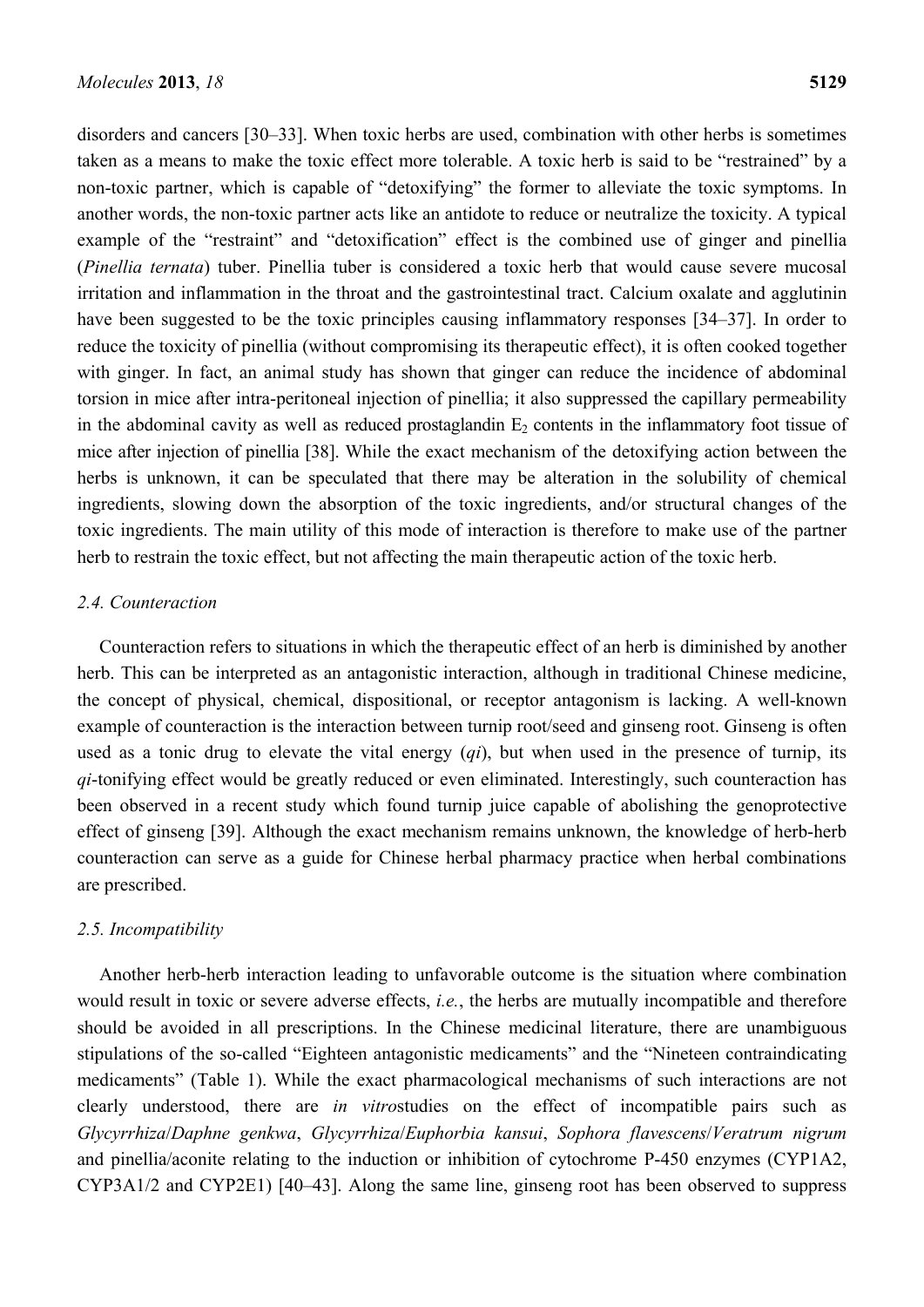the enzyme activity and mRNA expression of CYP450 isozymesin the presence of *Veratrum nigrum* root [44]. Further studies may offer insight into the possible mode of clinical interaction in the future.

| <b>Table 1.</b> Chinese traditional knowledge of incompatible herbal drug pairs: the "eighteen" |  |
|-------------------------------------------------------------------------------------------------|--|
| antagonistic medicaments" and the "nineteen contraindicating medicaments".                      |  |

| <b>The Eighteen Antagonistic Medicaments</b>             |                                 |
|----------------------------------------------------------|---------------------------------|
| Glycyrrhiza root (licorice) is antagonistic to:          | Euphorbia pekinensis root       |
|                                                          | Euphorbia kansui root           |
|                                                          | Daphne genkwa flower            |
|                                                          | Sargassum spp. (seaweed)        |
| Aconitum carmichaelii root (aconite) is antagonistic to: | Fritillaria spp. bulb           |
|                                                          | Trichosanthes kirilowii fruit   |
|                                                          | Pinellia ternate rhizome        |
|                                                          | Ampelopsis japonica root        |
|                                                          | Bletilla striata rhizome        |
| Veratrum nigrum root is antagonistic to:                 | Panax ginseng (ginseng) root    |
|                                                          | Salvia miltiorrhiza root        |
|                                                          | Adenophora stricta root         |
|                                                          | Scrophularia ningpoensis root * |
|                                                          | Sophora flavescens root         |
|                                                          | Asarum sieboldii herb           |
|                                                          | Paeonia lactiflora root         |
| The Nineteen Contraindicating Medicaments                |                                 |
| Suphur is contraindicated to:                            | Sodium sulphate                 |
| Mercury is contraindicated to:                           | Arsenic trioxide                |
| Euphorbia ebracteolata root is contraindicated to:       | Litharge                        |
| Croton tiglium seed is contraindicated to:               | Pharbitis purpurea seed         |
| Eugenia caryophyllata flower bud is contraindicated to:  | Curcuma spp. root               |
| Sodium sulphate is contraindicated to:                   | Sparganium stoloniferum rhizome |
| Aconitum carmichaelii and A. kusnezoffii roots are       | Rhinoceros horn                 |
| contraindicated to:                                      |                                 |
| Panax ginseng root is contraindicated to:                | Trogopterus faeces              |
| Cinnamomum cassia bark is contraindicated to:            | Red halloysite                  |

\* This herb is an additional item included in the Eighteen Antagonistic Medicament in some literature.

## **3. Herb-Herb Interaction in Chinese Medicine Practice**

In Chinese medicine practice, a special concept of herb-herb interaction is utilized when multi-item prescriptions are formulated. Although each individual herb included in a prescription is indicated for certain symptom(s), when multiple herbs are administered together, the mixture is more than a random group of herbs. Rather, they work in unison through mutual interaction resembling different roles of the government official hierarchy, with each herb figuratively designated as either "emperor", "minister", "assistant", or "servant" [14]. The following provides a description and examples of the four hierarchical roles of herbs in prescription practice.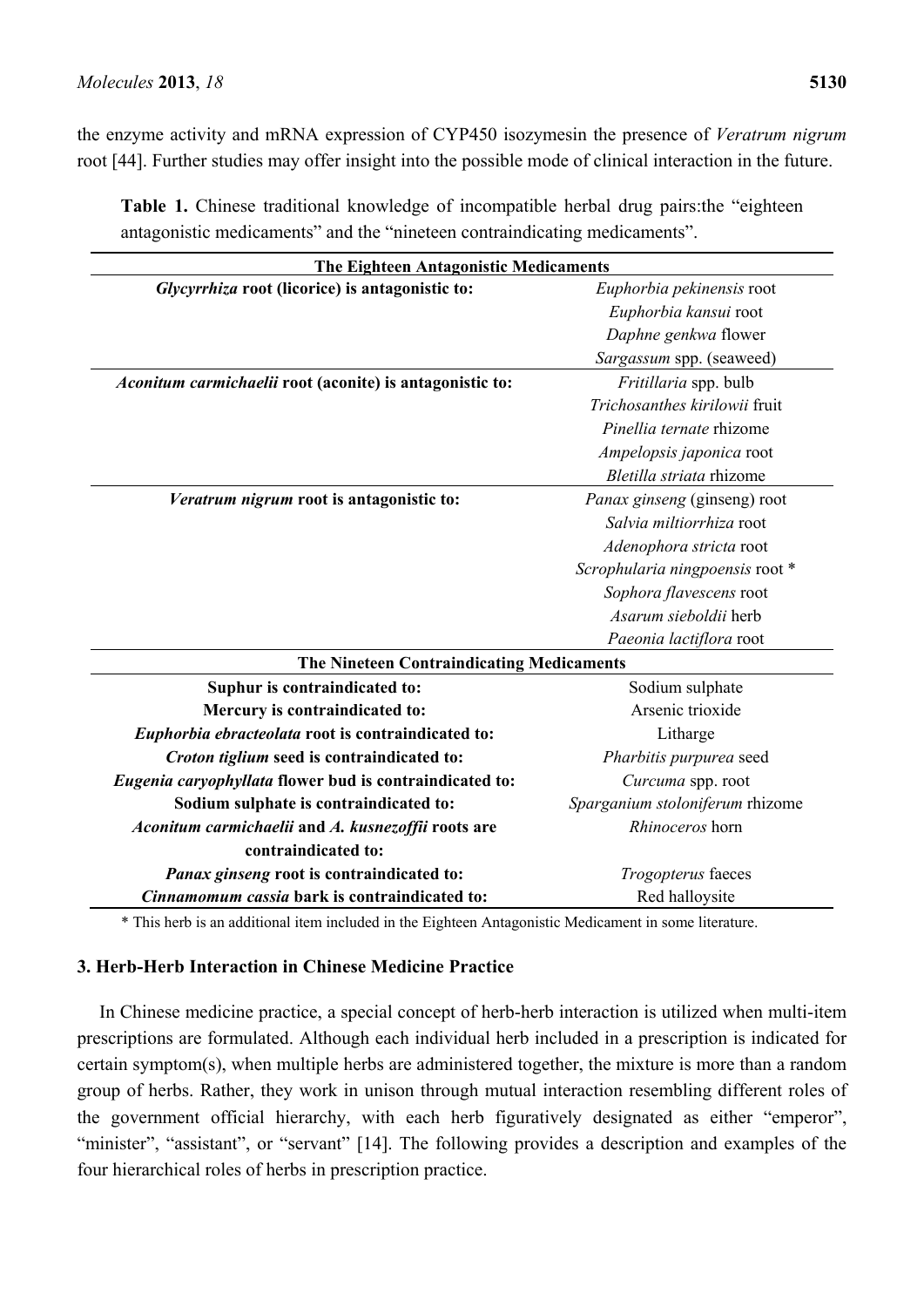*The "Emperor" Herb*: In ancient Chinese government structure, the emperor is the most important and authoritative figure at the top of hierarchy. An analogy for the emperor herb in a multi-item prescription is its designated role to handle the main course of disease or deal with major symptoms. An emperor herb is sometimes translated as the King or Monarch. Take the Decoction of Ephedra as an example for treating common cold (particularly the "exterior-cold type" as defined by the traditional theories), ephedra plays the leading role as an emperor to induce perspiration, relieve coughs, and smooth the flow of *qi*. Its pharmacological effects can be attributed to ephedrine and related alkaloids, which possess adrenalin-like and sympathomimetic properties.

*The "Minister" Herb*: The minister herb serves two roles -it is either an adjunct to the emperor herb to reinforce and support, and/or it is used to deal with certain minor symptoms of the disease. In the Decoction of Ephedra, the cinnamon twig takes up the role of a minister. This herb is thought to have the ability to "warm the channel"so as to dispel excessive "coldness" from the body, and expel "evils" (the pathogenic factors) from the muscles and skin so as to relieve common cold symptoms. Pharmacological studies have revealed that cinnamon twigs can increase sweating by dilating peripheral blood vessels and ease pains in the limbs during common cold.

*The "Assistant" Herb*: Assistant herb, also known as the Clerical, Adjuvant, or Auxiliary herb, may play three roles. First, it can help to optimize the therapeutic effects of the emperor and minister. Second, it can be used to diminish or counteract the toxicity caused by the emperor or minister, thereby reducing the undesirable effects of the entire prescription and tempering the drastic action of the principal herbs. Third, it can serve to maintain a balance such as the warm-cold effect. While the assistant herb plays a relatively minor role itself, it is an essential component in a multi-herb concoction. To cite the example of the Decoction of Ephedra, apricot seed acts as the assistant, helping to ventilate the lungs and stopping cough during common cold.

*The "Servant" Herb*: The servant herb, sometimes referred to as the Convoy, Dispatcher, Guide, or Emissary drug, is perceived to play the role of a guide or courier so as to direct the essence of the entire prescription to the target organ/tissue or meridian. It may also serve as a harmonizer or moderator to "bind" the formula together. Licorice root plays the role of a servant in the Decoction of Ephedra to regulate the overall medicinal property of the prescription.

From a modern pharmacological point of view, interactions among herbs in a multi-item prescription can occur either pharmacokinetically or pharmacodynamically. Furthermore, Chinese medicine often provides multi-target (polyvalent) treatment with individual components affecting different symptoms and at different target organs. Such a multi-target interaction is consistent with the modern concept of polypharmacy.

In summary, the concept and practice of herb-herb combination has been recognized in Chinese medicine for thousands of years. The rationale of the multi-item prescription appears to be contrived when judging from scientific perspective, but their empirical effects are obvious. While the exact pharmacological mechanisms are not clearly understood, pharmacokinetic, pharmacodynamic, and/or polyvalent effects are likely involved.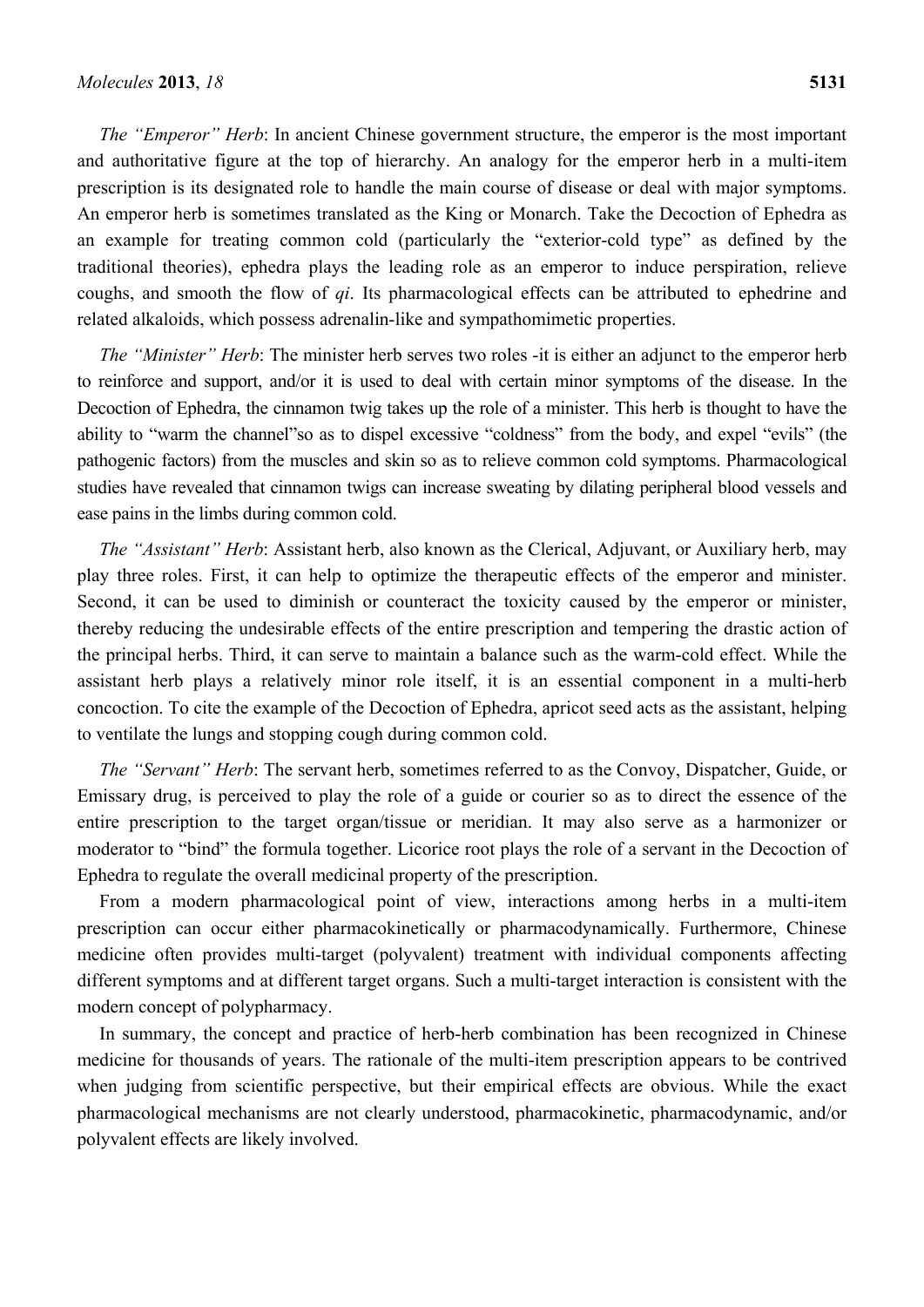#### **4. Scientific and Clinical Studies on Herb-Herb Combinations**

Despite the wealth of experience with multi-herb prescription in Chinese medicine practice, scientific efforts to understand herb-herb interaction or proof of clinical benefit of many such combinations have been slow and weak. One reason may be due to the immense undertaking and high cost involved in conducting clinical trials on herbal products. The most important reason, perhaps, is because the medical and pharmaceutical communities have adopted the concept and philosophy of the "silver bullet" approach of therapy [45], and drug discovery and development programs carried out by the pharmaceutical industry have been very much geared to the "single ingredient" and "one-drug-one-target" paradigm.

With increasing acceptance of combination therapy for the treatment of diseases such as cancer, AIDS and others [46–48], scientific interest to study the pharmacological effects of multiple-componentherbal preparations or multi-item prescriptions is expected. The interest in studying herbal products is further supported by the observations that many herbal extracts show superior effect when compared to single chemical constituents at the equivalent dose (or concentration). Williamson was one of the first to address such observations in a review article, in which examples of herbal interactions using *in vitro* and animal models as well as clinical observations were highlighted [49]. Such interactions were referred to as "synergy". Later, Houghton explained the pharmacological activity of complex herbal products by distinguishing the roles of synergy and polyvalence [50]. According to Houghton, synergy is referred to a situation in which only one pharmacological function is involved, whereas polyvalence is referred to a range of biological activities resulting in an overall enhancement of the pharmacological or clinical outcome. Wagner and Ulrich-Merzenich elaborated on the concept of synergy by describing examples of how molecular-biological methods could enable better understanding of the synergistic mechanisms underlying the interactive effects [51]. Four mechanisms were suggested: (1) Synergistic multi-target effects on enzymes, substrates, metabolites, receptors, ion channels, transport proteins, DNA/RNA, ribosomes, antibodies, *etc.*; (2) Pharmacokinetic or physiochemical effects based on improved solubility, resorption rate, and enhanced bioavailability; (3) Antagonistic interactions with resistance mechanisms of pathogenic microorganisms; and (4) Elimination or neutralization of adverse effects caused by other substances present in the mixture.

Further examples of scientific studies demonstrating synergistic effects include:

- (1) More potent antispastical effect was observed from cannabis extract (containing equimolar tetrahydrocannabinol content) than from tetrahydrocannabinol alone, suggesting involvement of other chemical ingredients present in the plant extract [52];
- (2) Synergistic interaction between total glycosides of *Paeonia* root and total flavonoids of *Glycyrrhiza* root on neuropathic pain was demonstrated in rats using isobolographic analysis [26];
- (3) Significantly higher anti-proliferative effect in HT-29 and CCD-18Co cell lines was found from *Angelica sinensis* extract than the corresponding mixture of three main phthalide constituents, *n*-butylidenephthalide, senkyunolide A, and *z*-ligustilide, suggesting some other ingredients were involved in enhancing the efficacy of the crude extract [53];
- (4) More potent antidepressant activity from a combination of the active ingredients of *Rhodiola rosea* (*i.e.*, rhodioloside, rosavin, rosarin, and rosin) was observed than from each individual component when evaluated in a forced swimming rat model [54];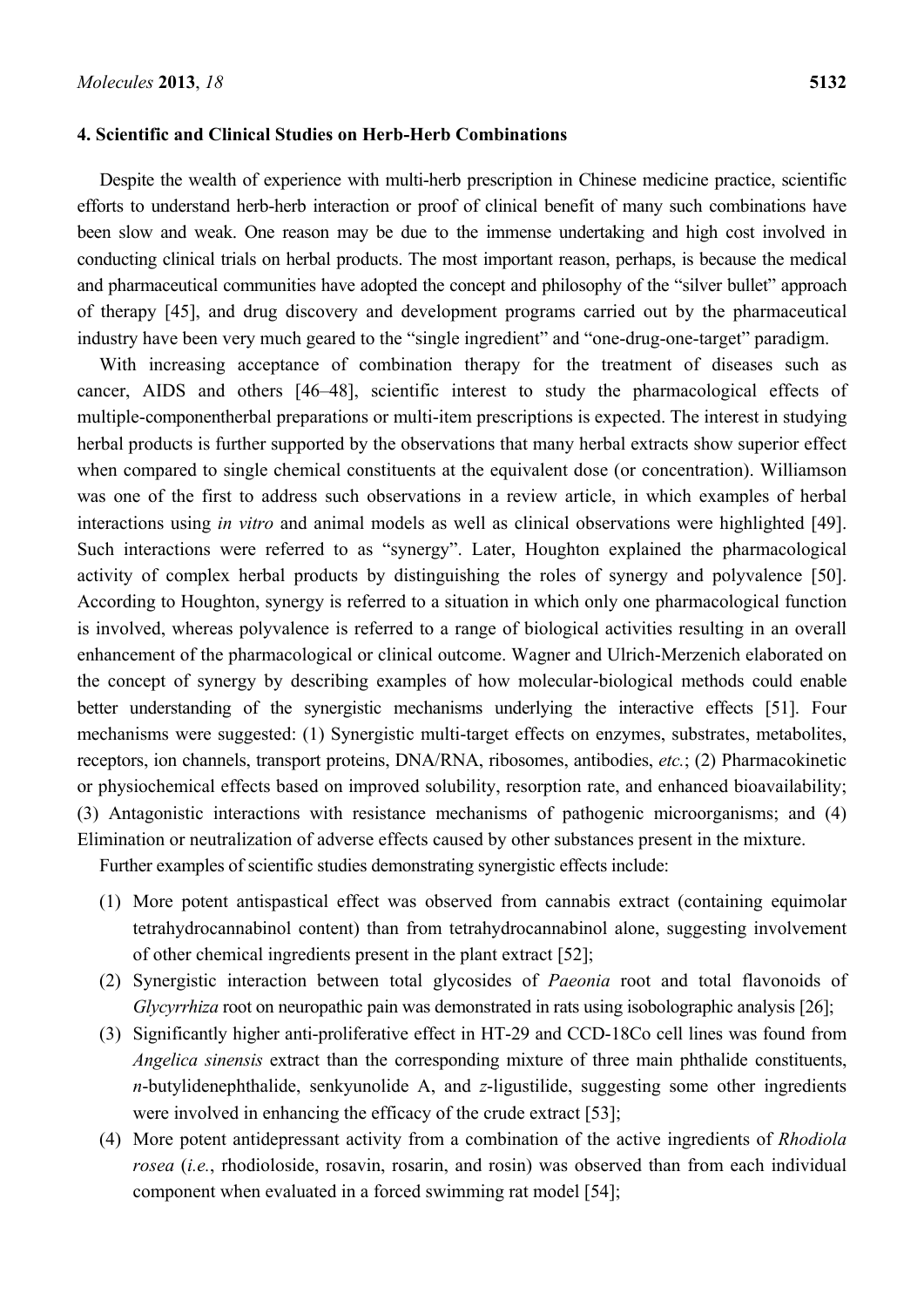- (5) A combination of the rhizomes of *Corydalis yanhuosuo* and *Curcuma phaeocaulis* at a ratio of 3:2 exhibited the strongest anti-proliferative effect on the MDA-MB-231 human breast cancer cell line [55];
- (6) A combination of the roots of *Astragalus membranaceus* and *Rehmannia glutinosa* (in 2:1 ratio) significantly reduced the wound area of rats in a foot ulcer animal model, whereas no wound-healing effect was observed when individual herb was applied to the wound [56];
- (7) The oral bioavailability of geniposide in rats was dramatically enhanced in the presence of *Citrus aurantium* and *Magnolia officinalis*, suggesting that herb-herb interaction may have led to a better bioavailability of the active ingredient [57];
- (8) When administered in the form of *Artemisia* tea, the active ingredient artemisinin was found to be more rapidly absorbed than when it was given in the form of pure compound [58].

Besides the above pharmacological studies, at least two clinical studies demonstrating the therapeutic benefits of herb-herb combination are available. Wheatley reported positive results of an herbal combination in a small-scale, open, cross-over trial in patients suffering from stress-induced insomnia [59]. The patients first received six-week treatment with kava-kava (*Piper methysticum*); after an intervening wash-out period of two weeks, the trial continued with valerian (*Valerian aofficinalis*) for six weeks. After another two-week washout, the patients further received a combination of kava-kava and valerian for six weeks. The trial showed that the combination treatment during the last six weeks significantly improved sleep. In another example, Scholey and Kennedy conducted a double-blind, placebo-controlled study on the performance of healthy adults following single dose of *Ginkgo biloba* or ginseng, as well as their combination using a computerized test of serial subtraction tasks ("Serial Three" and "Serial Seven") [60]. Specifically, an instruction screen informed the participant to count backwards in threes or sevens from a given number, as quickly and accurately as possible by using the numeric keypad to enter response. A highly significant and sustained improvement of responses following treatment with the Ginkgo-ginseng combination was observed.

In summary, in the last decade or so, an encouraging number of scientific and clinical studies have begun to provide preliminary understanding and evidence of enhanced efficacy of herb-herb combination.

## **5. Challenges**

The wealth of knowledge from empirical use of herb-herb combination according to Chinese medicine concepts described above has not been systematically explored to benefit modern pharmacotherapy. Since only limited scientific and clinical studies have been carried out so far, a great potential exists to probe the potential therapeutic benefit from the herb-herb combinations used in Chinese medicine practice. For reaping such benefit, we believe that improving future herbal research in the following areas is essential.

#### *5.1. Improved Quality Control Methods*

One of the fundamental requirements for medicinal products is quality assurance/control (QA/QC), without which scientific and clinical studies would be greatly hampered and less likely to yield valid results. At present the QA/QC of herbal products are inadequate. The current approaches to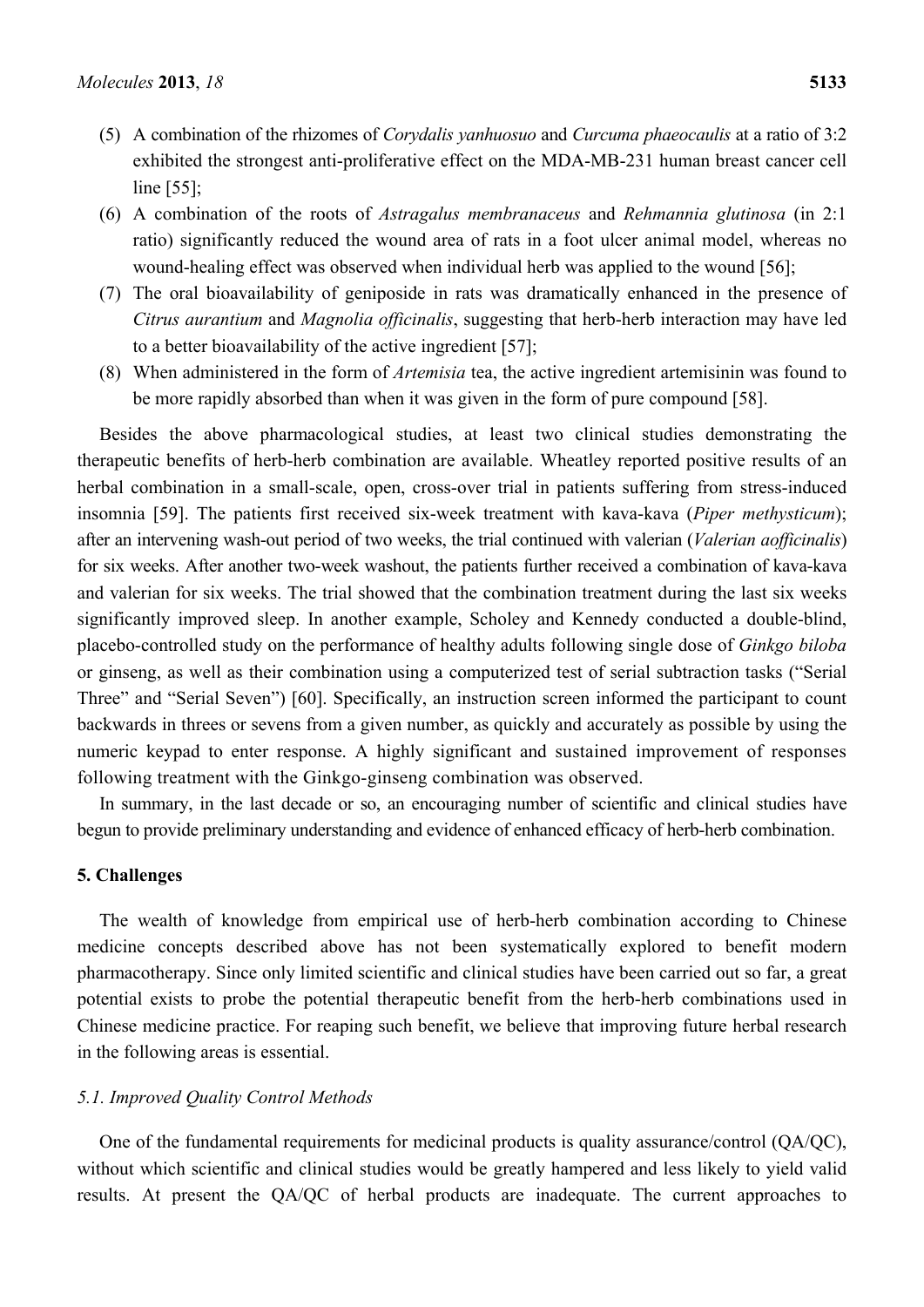standardize herbal preparations include botanical verification, chromatographic profiling of chemical components, as well as quantification of selected marker components (which, in many cases, could be pharmacologically inert or biologically inactive) [61]. DNA fingerprinting and bar-coding have been applied for authentication purpose [62,63], but the molecular approach does not necessarily reflect or guarantee the pharmacological or clinical potency of the herbs. The situation becomes much more complicated and challenging for multi-herb products, in which hundreds, if not thousands, of chemical components may be present. Not only that our knowledge of the structural composition of these components is lacking, but more importantly, the information on the pharmacological activities of each chemical component is incomplete. Therefore, a "break-through" from the conventional approaches will be needed for proper QA/QC of herbal products. In this respect, development of more powerful approaches capable of defining the integrity of complex mixtures, such as the "omics" and systems biology technologies, should be investigated. Technologies such as expression patterns at the genomic, proteomic, and metabolomic levels are already available and could open new revenue to define both the composition and biological responses of complex multi-component mixtures and allow us to probe into the chemical-biological standardization of herbal products.

A recent proposed method of quality control for botanical formulation is the technique of PhytomicsQC, which integrates the use of liquid chromatography/mass spectrometry (LC/MS) for chemical characterization and chemical fingerprinting, differential cellular gene expression for bioresponse fingerprinting, and animal pharmacology for *in vivo* validation [64]. Procedures to determine and compare the similarity of the chemical and bioresponse fingerprints among different manufactured batches were proposed. On the other hand, a biological quality control assessment method called Biological Response Fingerprinting (BioReF) is a genome-wide approach to make use of a set of marker genes that define a signature pattern for a specific botanical formulation [65]. The expression of these marker genes represents the biological responses of human cells to the chemical components of the botanical drug; and the pattern was suggested to serve as a means for QC assessment in terms of the consistency of biological activities. In addition, pharmacokinetic and geonomic approach to identify and standardize an herbal mixture product, the Shiwu Tang, has also been demonstrated [66]. Such technologies together with functional fingerprints may lead to an improved approach for future QA/QC of herbal products.

## *5.2. Understanding Herb-Herb Interactions at the Molecular, Cellular, and Organism Levels*

In Chinese medicine practice, while many multi-item prescriptions have been used clinically for thousands of years, their exact pharmacological actions remain unclear and should be determined in order to validate and better understand the empirical observations. However, the routine pharmacological protocols are likely to be inadequate to demonstrate the unique composite effect of herb-herb combination. The use of systems biology and the "omic" technologies may provide a new approach to evaluate the synergistic effects of phytopharmaceuticals [67–71]. To emphasize the important roles of systems biology in herbal science, Sarris et al. have coined a term "herbomics" to describe the "omic" studies of herbs [72]. This approach is particularly attractive for understanding the profiling of multiple gene and protein targets.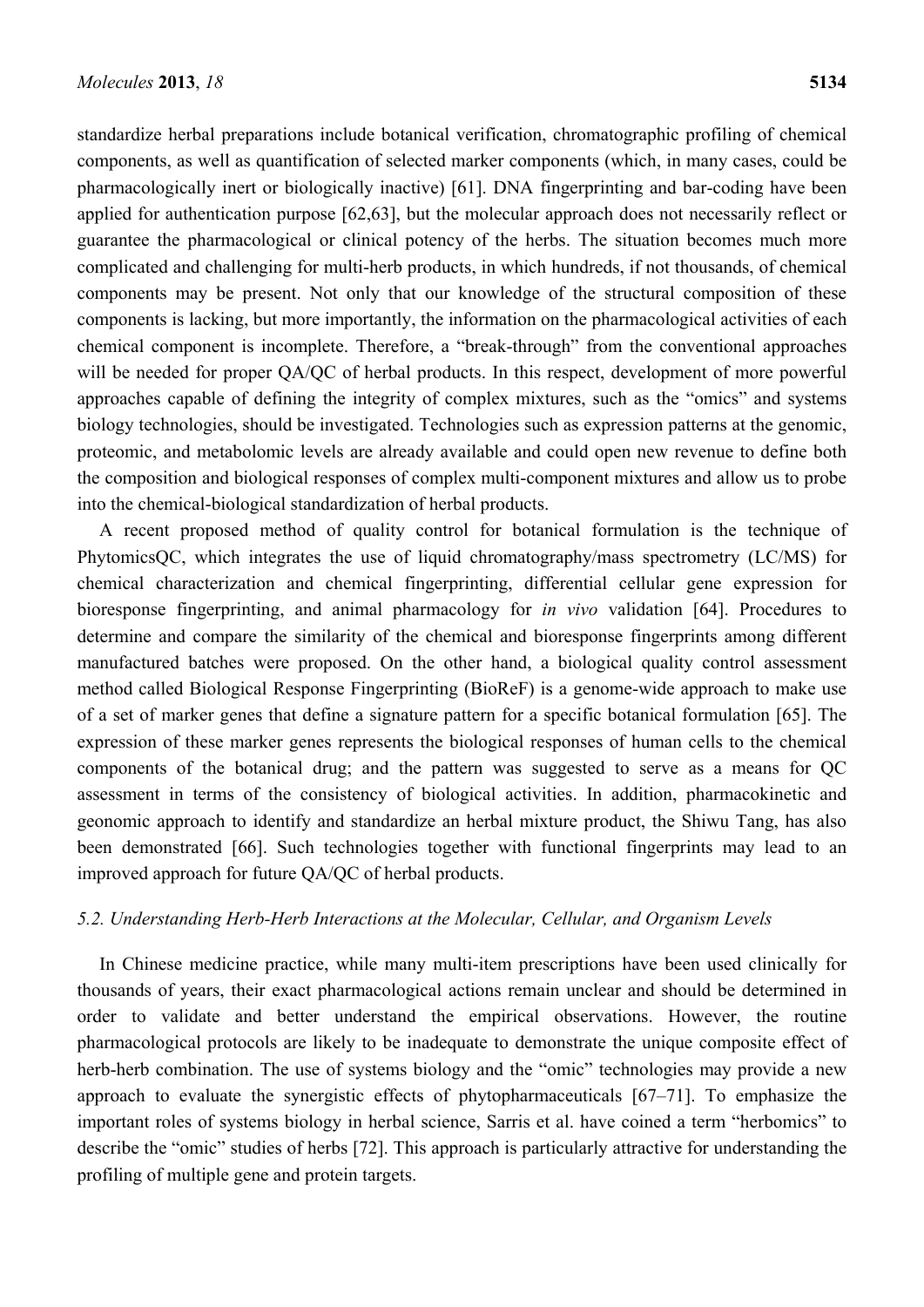Combination of molecular, cellular and analytical techniques may be utilized to explore and better describe the effects of multi-item prescriptions. For example, the design of a Chinese medicinal formula containing realgar, *Indigo naturalis*, and *Salvia miltiorrhiza* for treating promyelocytic leukemia was rationalized by a systems biology approach [73]. In this study, three major chemical ingredients (one taken from each component of the formulation), namely, tetraarsenic tetrasulfide (from realgar), indirubin (from indigo), and tanshinone IIA (from *Salvia*), were combined and tested for

*in vivo* and *in vitro* activities. The mixture was found to yield synergy in the treatment of leukemia in mice and in the induction of promyelocytic leukemia cell differentiation both *in vivo* and *in vitro*. There was also involvement of a number of cell cycle modulators, oncoproteins, and cell differentiation regulators in a concerted manner.

There is also a need to analyze large volumes of research data generated from the evaluation of multi-component herbs and synergistic effects [74–76]. An attempt to make use of the computer-aided approach such as the "network target-based identification of multicomponent synergy" (NIMS) has been proposed to identify synergistic drug combinations at the molecular level. It is hoped that an accurate analysis of such data can lead to new discovery of active componentsand help elucidate the mechanisms associated with many of the multi-item prescriptions empirically used for thousands of years.

## *5.3. Clinical Trials on Herbal Products*

Once the components and mechanism of a given herb-herb-combination are identified, a quality product can then be prepared for testing the therapeutic effect of the product. The therapeutic effect must be carefully evaluated by a well-designed, randomized, double-blinded, placebo-controlled clinical trial involving a significant number of subjects (*i.e.*, with sufficient power). Unfortunately, such rigorous clinical studies are seldom performed due to high cost and other reasons. Small clinical studies are less costly but often yield negative or equivocal results, since the QC, mechanisms, and dose response are seldom considered in designing such studies. In the future, studies with questionable quality, small sample size, low level of evidence, and/or methodological weakness, all of which can lead to unreliable and inconclusive outcomes, should be avoided [77–82]. Instead, clinical trials following good clinical practice (GCP) should be implemented to demonstrate clinical efficacy of herb-herb combination.

#### **6. Conclusions**

Despite vast experience from empirical use of herb-herb combination in Chinese medicine practice over two thousand years, well documented beneficial outcomes are lacking, and the six basic modes of Chinese medicine theory of interaction have not been adequately proven or confirmed by modern scientific studies. Nevertheless, the huge experience accumulated from clinical observations of herb-herb combination may provide a lead for future exploration of new therapeutic benefits and product development. Innovative research for better quality control of herbs, identification of active components, and understanding of the molecular mechanism, followed by well-designed animal and clinical studies will be needed to harness such benefits.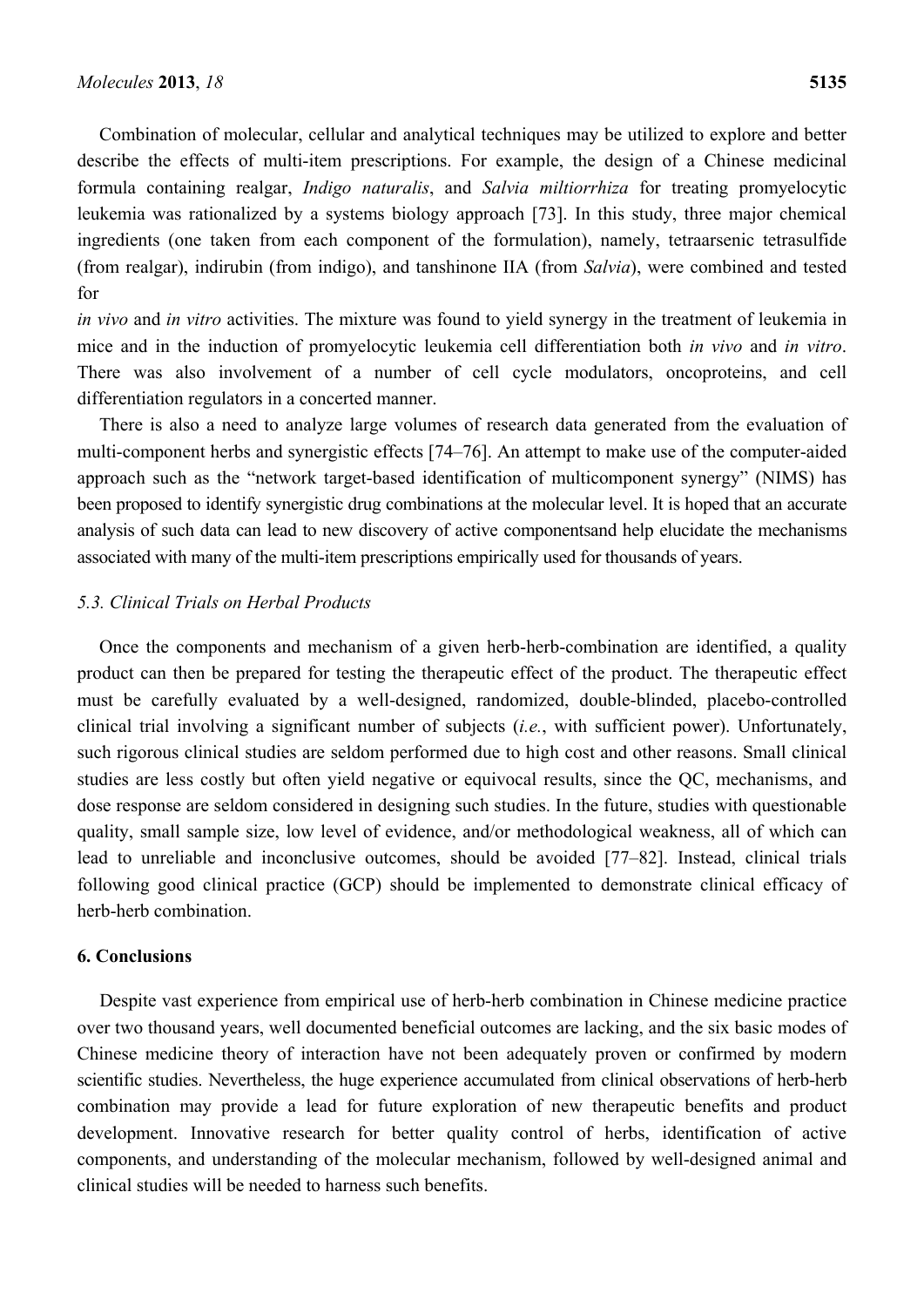## **Acknowledgments**

C.W.K. Lam and M.S.S. Chow thank The Science and Technology Development Fund of the Macau Special Administrative Region for financial support (Project No. 064/2011/A3).

## **Conflict of Interest**

The authors declare no conflict of interest.

## **References**

- 1. Wills, R.B.; Bone, K.; Morgan, M. Herbal products: Active constituents, Modes of action and quality control. *Nutr. Res. Rev*. **2000**, *13*, 47–77.
- 2. Chen, X.W.; Sneed, K.B.; Pan, S.Y.; Cao, C.; Kanwar, J.R.; Chew, H.; Zhou, S.F. Herb-drug interactions and mechanistic and clinical considerations. *Curr. Drug Metab*. **2012**, *13*, 640–651.
- 3. Colalto, C. Herbal interactions on absorption of drugs: Mechanisms of action and clinical risk assessment. *Pharmacol. Res*. **2010**, *62*, 207–227.
- 4. Fasinu, P.S.; Bouic, P.J.; Rosenkranz, B. An overview of the evidence and mechanisms of herb-drug interactions. *Front. Pharmacol.* **2012**, *3*, 69.
- 5. Gurley, B.J. Pharmacokinetic herb-drug interactions (part 1): Origins, mechanisms, and the impact of botanical dietary supplements. *Planta Med.* **2012**, *78*, 1478–1489.
- 6. Gurley, B.J.; Fifer, E.K.; Gardner, Z. Pharmacokinetic herb-drug interactions (part 2): Drug interactions involving popular botanical dietary supplements and their clinical relevance. *Planta Med*. **2012**, *78*, 1490–1541.
- 7. Hermann, R.; von Richter, O. Clinical evidence of herbal drugs as perpetrators of pharmacokinetic drug interactions. *Planta Med*. **2012**, *78*, 1458–1477.
- 8. Izzo, A.A. Interactions between herbs and conventional drugs: Overview of the clinical data. *Med. Prin. Pract*. **2012**, *21*, 404–428.
- 9. de Lima Toccafondo Vierira, M.; Huang, S.M. Botanical-drug interactions: A scientific perspective. *Planta Med*. **2012**, *78*, 1400–1415.
- 10. Zhou, L.M.; Zuo, Z.; Chow, M.S.S. Danshen: An overview of its chemistry, Pharmacology, Pharmacokinetics, and clinical use. *J. Clin. Pharmacol*. **2005**, *45*, 1345–1359.
- 11. Kong, Y.C. *Huangdi Neijing, A Synopsis with Commentaries*; The Chinese University Press: Hong Kong, China, 2010.
- 12. Traditional Chinese Medical Database System. Available online: http://www.cintcm.ac.cn (accessed on 3 May 2013).
- 13. Wanfang Database. Available online: http://www.wanfangdata.com.cn (accessed on 3 May 2013).
- 14. Kong, Y.C. *The Cultural Fabric of Chinese Medicine*; The Commercial Press: Hong Kong, China, 2005.
- 15. Kendall, D.E. *Dao of Chinese Medicine*; Oxford University Press: Hong Kong, China, 2002.
- 16. O'Brien, K.A.; Xue, C.C. The theoretical framework of Chinese medicine. In *A Comprehensive Guide to Chinese Medicine*; Leung, P.C., Xue, C.C., Eds.; World Scientific: Singapore, Singapore, 2003; pp. 47–84.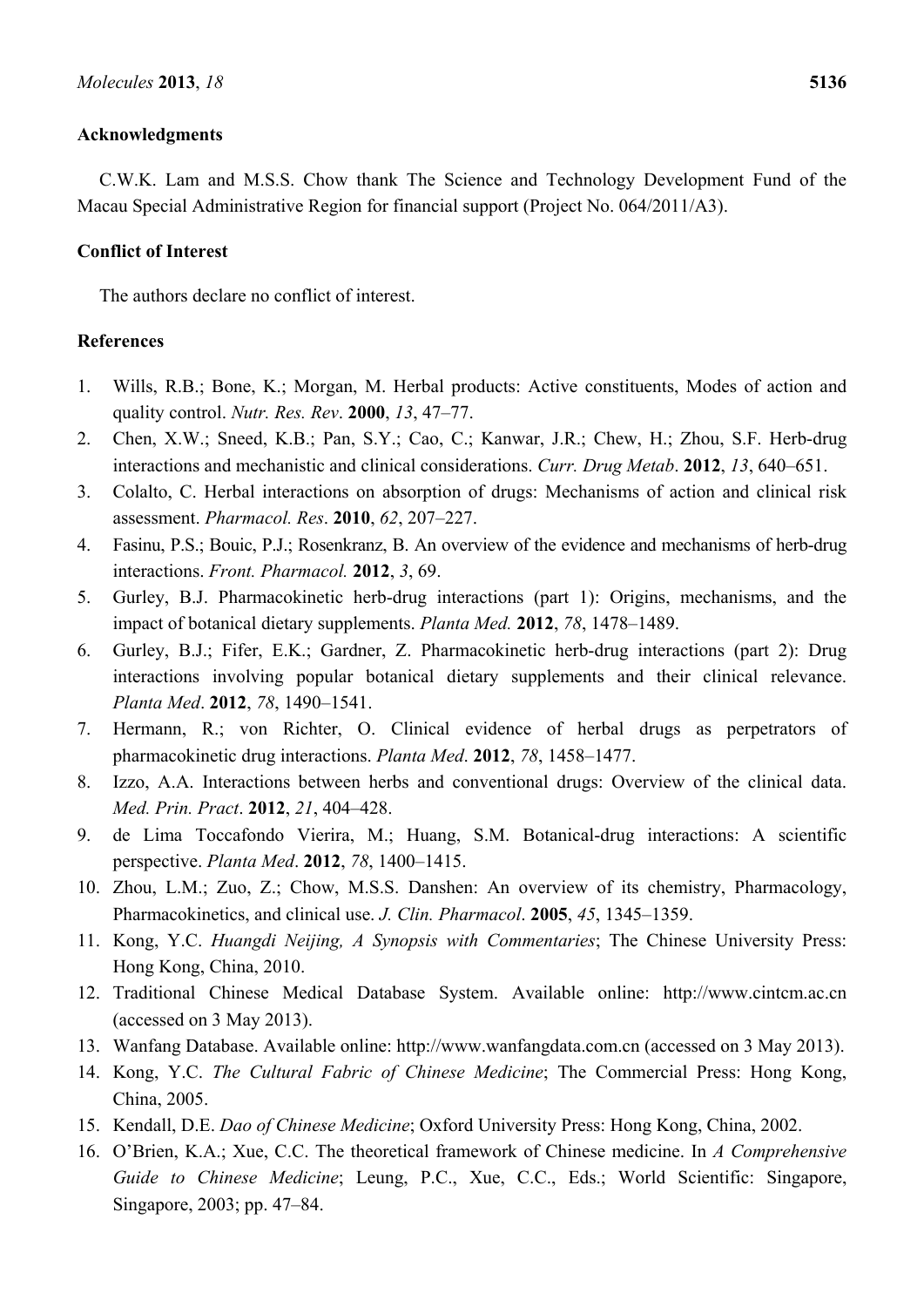- 17. Sung, Y.M. *Understanding the Jin Gui Yao Lue*; People's Medicinal Publishing House: Beijing, China, 2008.
- 18. Xie, Z. *Practical Traditional Chinese Medicine*; Foreign Languages Press: Beijing, China, 2000; p. 260.
- 19. Liang, S.M.; Chen, S.Y.; Liang, S.Q. Shengmai San—A renowned traditional Chinese medicinal formula. In *Shengmai San*; Ko, K.M., Ed.; Taylor and Francis: New York, NY, USA, 2002; pp. 1–15.
- 20. Chen, C.Y.; Lu, L.Y.; Chen, P.; Ji, K.T.; Lin, J.F.; Yang, P.L.; Tang, J.F.; Wang, Y. Shengmai injection, a traditional Chinese patent medicine, for intradialytic hypotension: a systematic review and meta-analysis. *Evid.-Based Complement. Alternat. Med.* **2013**, 703815.
- 21. Zheng, H.; Chen, Y.; Chen, J.; Kwong, J.; Xiong, W. Shengmai (a traditional Chinese herbal medicine) for heart failure. *Cochrane Database Syst. Rev.* **2011**, *2*, CD005052.
- 22. Chen, J.; Yao, Y.; Chen, H.; Kwong, J.S.; Chen, J. Shengmai (a traditional Chinese herbal medicine) for heart failure. *Cochrane Database Syst. Rev.***2012**, *11*, CD005052.
- 23. Liu, Z.L.; Liu, Z.J.; Liu, J.P.; Kwong, J.S. Herbal medicines for viral myocarditis. *Cochrane Database Syst. Rev.* **2012**, *11*, CD003711.
- 24. Thompson, M.A.; Aberg, J.A.; Hoy, J.F.; Telenti, A.; Benson, C.; Cahn, P.; Eron, J.J.; Gunthard, H.F.; Hammer, S.M.; Reiss, P.; *et al*. Antiretroviral treatment of adult HIV infection: 2012 recommendations of the International Antiviral Society-USA panel. *JAMA* **2012**, *308*, 387–402.
- 25. Xie, Z. *Practical Traditional Chinese Medicine*; Foreign Languages Press: Beijing, China, 2000; p. 273.
- 26. Zhang, J.; Lv, C.; Wang, H.N.; Cao, Y. Synergistic interaction between total glycosides and total flavonoids on chronic constriction injury induced neuropathic pain in rats. *Pharm. Biol.* **2013**, *51*, 455–462.
- 27. Guiguet, M.; Ghosen, J.; Duvivier, C.; Meynard, J.L.; Gras, G.; Partisani, M.; Teicher, E.; Mahamat, A.; Rodenbourg, F.; Launay, O.; *et al.* Boosted protease inhibitor monotherapy as a maintenance strategy: An observational study. *AIDS* **2012**, *26*, 2345–2350.
- 28. Wang, S.; Wu, X.; Tan, M.; Gong, J.; Tan, W.; Bian, B.; Chen, M.; Wang, Y. Fighting fire with fire: Poisonous Chinese medicine for cancer therapy. *J. Ethnopharmacol.* **2012**, *140*, 33–45.
- 29. Bao, J.; Dai, S.M. A Chinese herb *Tripterygium wilfordii* Hook F in the treatment of rheumatoid arthritis: Mechanism, efficacy, and safety. *Rheumatol. Int.* **2011**, *31*, 1123–1129.
- 30. Liu, Q. Triptolide and its expanding multiple pharmacological functions. *Int. Immunopharmacol.* **2011**, *11*, 377–383.
- 31. Han, R.; Rostami-Yazdi, M.; Gerdes, S.; Mrowietz, U. Triptolide in the treatment of psoriasis and other immune-mediated inflammatory disease. *Br. J. Clin. Pharmacol.* **2012**, *74*, 424–436.
- 32. Salminen, A.; Lehtonen, M.; Paimela, T.; Kaarniranta, K. Celastrol: Molecular targets of thunder god vine. *Biochem. Biophys. Res. Commun.* **2010**, *394*, 439–442.
- 33. Kannaiyan, R.; Shanmugam, M.K.; Sethi, G. Molecular targets of celastrol derived from Thunder of God Vine: Potential role in the treatment of inflammatory disorders and cancer. *Cancer Lett.* **2011**, *303*, 9–20.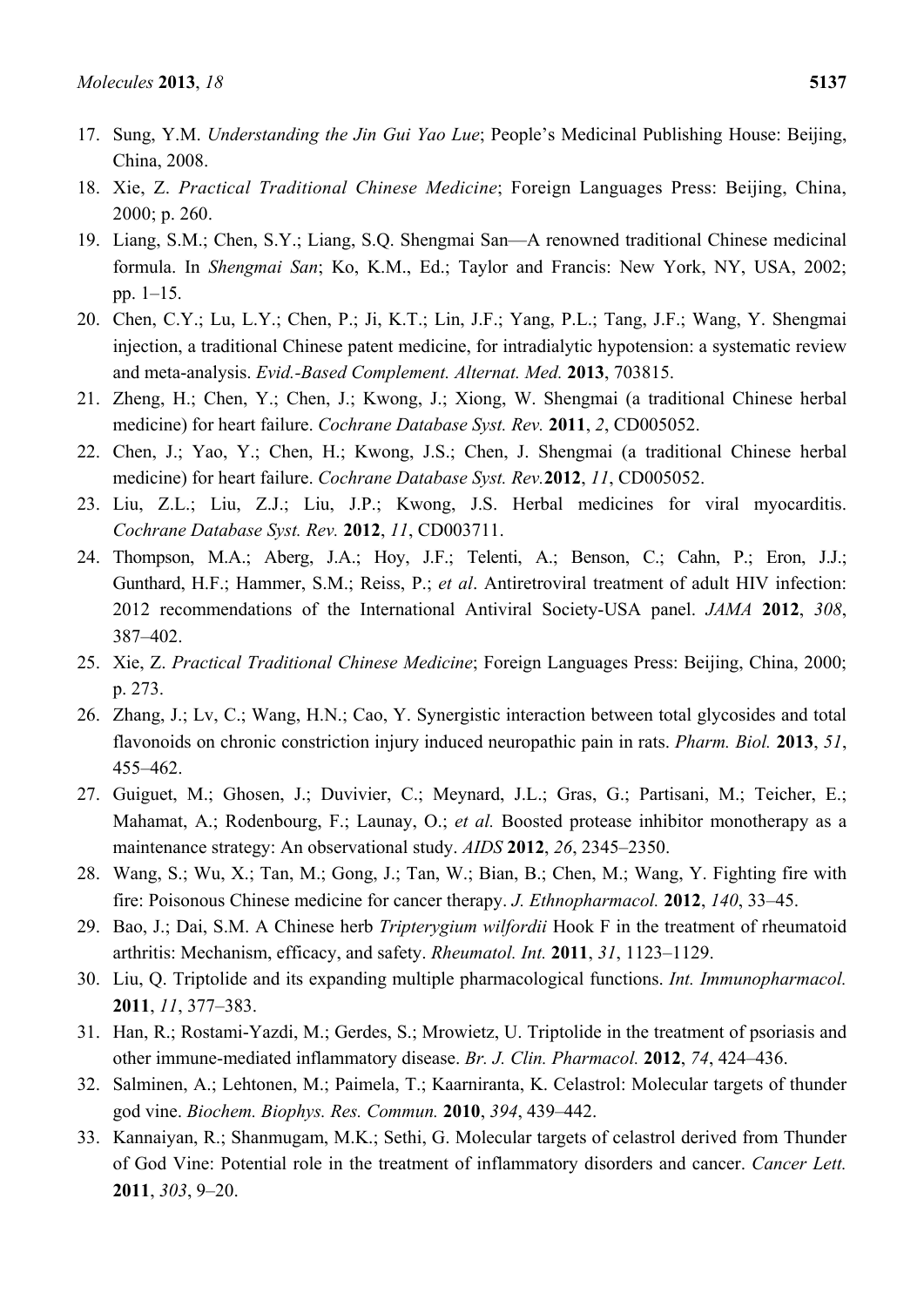- 34. Zhong, L.Y.; Wu, H.; Zhang, K.W.; Wang, Q.R. Study on irritation of calcium oxalate crystal in raw *Pinellia ternata*. *Zhongguo Zhongyao Zazhi* **2006**, *31*, 1706–1710.
- 35. Zhu, F.; Yu, H.; Wu, H.; Shi, R.; Tao, W.; Qiu, Y. Correlation of *Pinellia ternata* agglutinin and toxicity of *Pinelliaternata*raphides. *Zhongguo Zhongyao Zazhi* **2012**, *37*, 1007–1011.
- 36. Yu, H.L.; Zhu, F.G.; Wu, H. Study of toxic proteins on raphides from *Pinellia ternata* and *Pinellia pedatisecta* Schott. *Zhonghua Zhongyiyao Zazhi* **2011**, *26*, 1037–1042.
- 37. Zhu, F.; Shi, R.; Yu, H.; Wu, H.; Tao, W.; Gong, L. Inflammation-induced effect of toxic raphides from *Pinellia ternata*. *Zhongcaoyao* **2012**, *43*, 739–742.
- 38. Wu, H.; Shu, W.; Qiu, L.; Ye, D. The experimental research of ginger detoxification to RhizomaPinelliae. *Zhongyaocai* **1998**, *21*, 137–140.
- 39. Szeto, Y.T.; Wong, J.W.M.; Wong, S.C.Y.; Pak, S.C.; Benzie, I.F.F. DNA protective effect of ginseng and the antagonistic effect of Chinese turnip: A preliminary study. *Plant Food Hum. Nutr.* **2011**, *66*, 97–100.
- 40. Xiao, C.R.; Wang, Y.G.; Dai, F.G.; Ma, Z.C.; Tan, H.L.; Gao, Y. Effect of licorice and genkwacoadministration on cytochrome P450 in rat liver. *Zhongguo Shiyan Fangjixue Zazhi* **2006**, *12*, 48–50.
- 41. Xu, Z.X.; Shi, S.Y.; Jin, K.T.; Wang, Y.G.; Gao, Y. Modulation effects of *Glycyrrhiza*  co-administration with *Sargassum pallidum*, *Euphorbia pekinensis*, And *Daphne genkwa* on the enzyme activity and mRNA level of CYP2E1 in rat liver. *Zhongguo Yaowu Yu Linchuang* **2007**, *7*, 493–495.
- 42. He, Y.J.; Shi, S.Y.; Jin, K.T.; Gao, Y. Modulation effects of *Glycyrrhiza* in combination with *Euphorbia pekinensis*, *Euphorbia kansui*, and *Daphnegenkwa* on the enzyme activity CYP1A2 in rat liver. *ZhongguoYaowu Yu Linchuang* **2007**, *7*, 278–280.
- 43. Zhou, J.M.; Wang, Y.G.; Chen, Z.W.; Gao, Y. Modulation of the activity and mRNA expression of cytochrome P450 isozymes in rat liver by *Sophoraflavescens* and co-administration with *Veratrumnigrum*. *ZhongguoZhongyaoZazhi* **2010**, *35*, 1845–1849.
- 44. Wang, Y.G.; Gao, Y.; Chai, B.X.; Chen, P.; Tan, H.L.; Zhao, Y.H.; Xiao, C.R.; Sun, Y.Y.; Zhu, L.J. Modulation of the activity and mRNA expression of cytochrome P450 isozymes in rat liver by *Panax ginseng* and co-administration with *Veratrumnigrum*. *ZhongguoZhongyaoZazhi* **2004**, *29*, 366–370.
- 45. Duke, J.A.; Bodenschutz-Godwin, M.J. The Synergy Principle as in Plants, Pathogens, Insects, Herbivores and Humans. In *Natural Products from Plants*; Kaufmann, P.B., Aseke, L.J., Eds.; CRC Press: Boca Raton, FL, USA, 1999; pp. 183–205.
- 46. Di Maio, M.; Costanzo, R.; Giordano, P.; Piccirillo, M.C.; Sandomenico, C.; Montanino, A.; Carillio, G.; Muto, P.; Jones, D.R.; Daniele, G.; *et al*. Integrated therapeutic approaches in the treatment of locally advanced non-small cell lung cancer. *Anticancer Agents Med. Chem.* **2012**, doi:10.2174/1871213232729685206.
- 47. Schrijvers, R.; Debyser, Z. Combination therapies for HIV: A focus on EVG/COBI/FTC/TDF. *Expert Opin. Pharmacother.* **2012**, *13*, 1969–1983.
- 48. Mitchison, D.A. Prevention of Drug Resistance by Combined Drug Treatment of Tuberculosis. In *Antibiotic Resistance, Handbook of Experimental Pharmacology 2011*; Coates, A.R.M., Ed.; Springer-Verlag: Berlin/Heidelberg, Germany, 2012; pp. 87–98.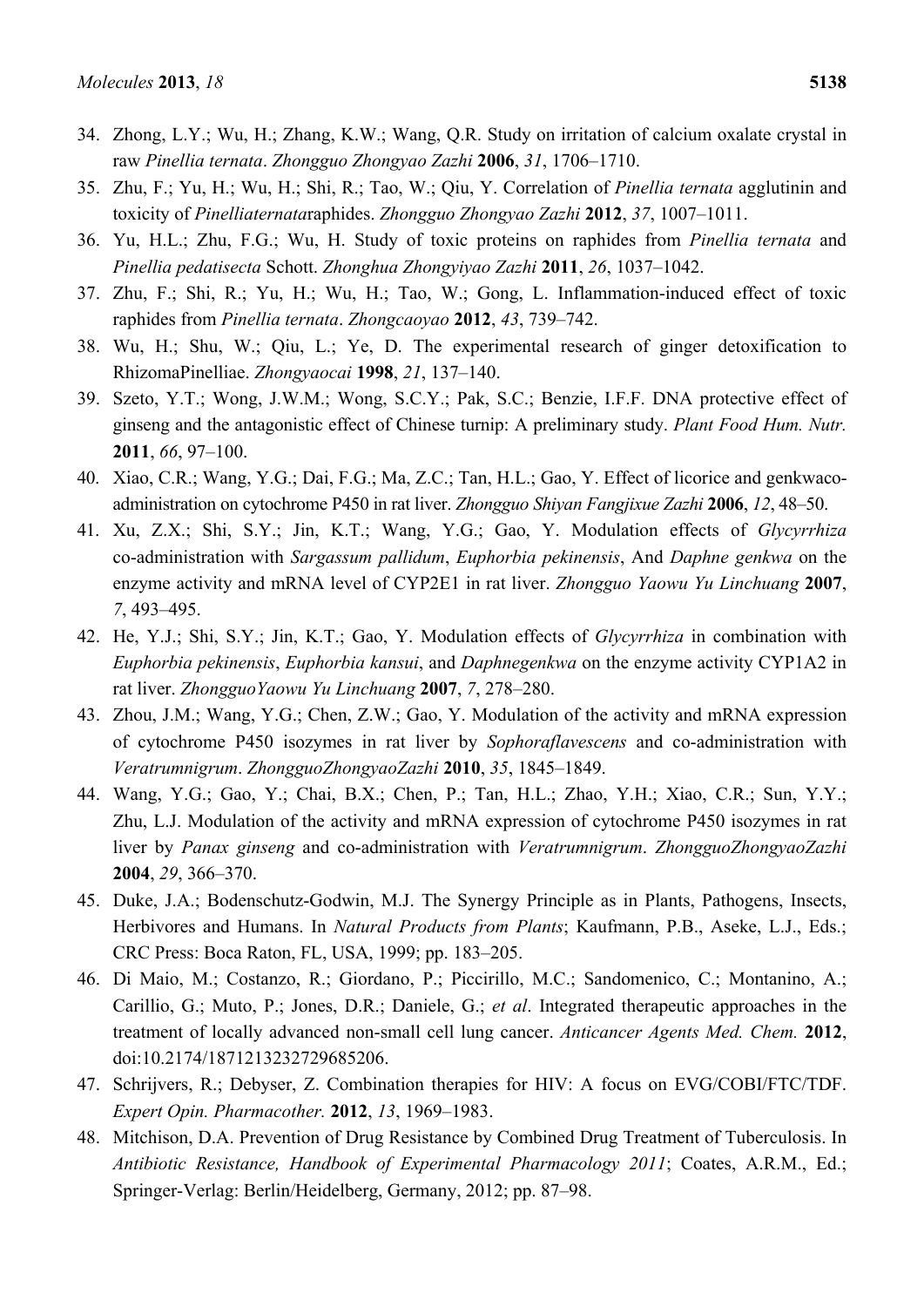- 49. Williamson, E.M. Synergy and other interactions in phytomedicines. *Phytomedicine* **2001**, *8*, 401–409.
- 50. Houghton, P.J. Synergy and polyvalence: paradigms to explain the activity of herbal products. In *Evaluation of Herbal Medicinal Products*; Mukherjee, P.K., Houghton, P.J., Eds.; Pharmaceutical Press: London, UK, 2009; pp. 85–94.
- 51. Wagner, H.; Ulrich-Merzenich, G. Synergy research: Approaching a new generation of phytopharmaceuticals. *Phytomedicine* **2009**, *16*, 97–110.
- 52. Wilkinson, J.D.; Whalley, B.J.; Baker, D.; Pryce, G.; Gibbons, G.; Constanti, A.; Williamson, E.M. Medicinal cannabis: Is  $\Delta^9$  THC responsible for all its effects. *J. Pharm. Pharmacol.* **2003**, 55, 1687–1694.
- 53. Kan, W.L.T.; Cho, C.H.; Rudd, J.A.; Lin, G. Study of the anti-proliferative effects and synergy of phthalides from *Angelica sinensis* on colon cancer cells. *J. Ethnopharmacol*. **2008**, *120*, 36–43.
- 54. Pannossian, A.; Nikoyan, N.; Ohanyan, N.; Hovhannisyan, A.; Abrahamyan, H.; Gabrielyan, E.; Wikman, G. Comparative study of *Rhodiola* preparations on behavioral despair of rats. *Phytomedicine* **2008**, *15*, 84–91.
- 55. Gao, J.L.; He, T.C.; Li, Y.B.; Wang, Y.T. A traditional Chinese medicine formulation consisting of Rhizoma Corydalis and Rhizoma Curcumae exerts synergistic anti-tumor activity. *Oncol. Rep*. **2009**, *22*, 1077–1083.
- 56. Lau, K.M.; Lai, K.K.; Liu, C.L.; Tam, J.C.W.; To, M.H.; Kwok, H.F.; Lau, C.P.; Ko, C.H.; Leung, P.C.; Fung, K.P.; *et al.* Synergistic interaction between Astragali Radix and Rehmanniae Radix in a Chinese herbal formula to promote diabetic wound healing. *J. Ethnopharmacol.* **2012**, *141*, 250–256.
- 57. Sun, Y.Q.; Feng, F.; Yu, X.P. Pharmacokinetics of geniposide in Zhi-Zi-Hou-Pu Decoction and in different combinations of its constituent herbs. *Phytother. Res.* **2012**, *26*, 67–72.
- 58. Rasonanaivo, P.; Wright, C.W.; Willcox, M.L.; Gilbert, B. Whole plant extracts versus single compounds for the treatment of malaria: Synergy and positive interactions. *Malaria J.* **2011**, doi:10.1186/1475-2875-10-S1-S4.
- 59. Wheatley, D. Stress-induced insomnia treated with kava and valerian: Singly and in combination. *Hum. Psychopharmacol. Clin. Exp.* **2001**, *16*, 353–356.
- 60. Scholey, A.B.; Kennedy, D.O. Acute, dose-dependent cognitive effects of *Ginkgo biloba*, *Panax ginseng* and their combination in healthy young volunteers: Differential interactions with cognitive demand. *Hum. Psychopharmacol. Clin. Exp.* **2002**, *17*, 35–44.
- 61. Ip, S.P.; Zhao, M.; Xian, Y.F.; Chen, M.L.; Zong, Y.Y.; Tjong, Y.W.; Tsai, S.H.; Sung, J.J.Y.; Bensoussan, A.; Berman, B.; *et al.* Quality assurance for Chinese herbal formulae: Standardization of IBS-20, A 20-herb preparation. *Chin. Med.* **2010**, *5*, 8.
- 62. Tilton, R.; Paiva, A.; Guan, J.; Marathe, R.; Jiang, Z.; van Eindhoven, W.; Prusoff, A.; Bjoraker, J.; Wang, H.; Liu, S.H.;*et al.* A comprehensive platform for quality control of botanical drugs (Phytomics QC)—A case study of Huangqi Tang (HQT) and PHY906. *Chin. Med*. **2010**, *5*, 30.
- 63. Chen, S.; Yao, H.; Han, J.; Liu, C.; Song, J.; Shi, L.; Zhu, Y.; Ma, X.; Gao, T.; Pang, X.; *et al*. Validation of the ITS2 region as a novel DNA barcode for identifying medicinal plant species. *PLoS One* **2010**, *5*, e8613.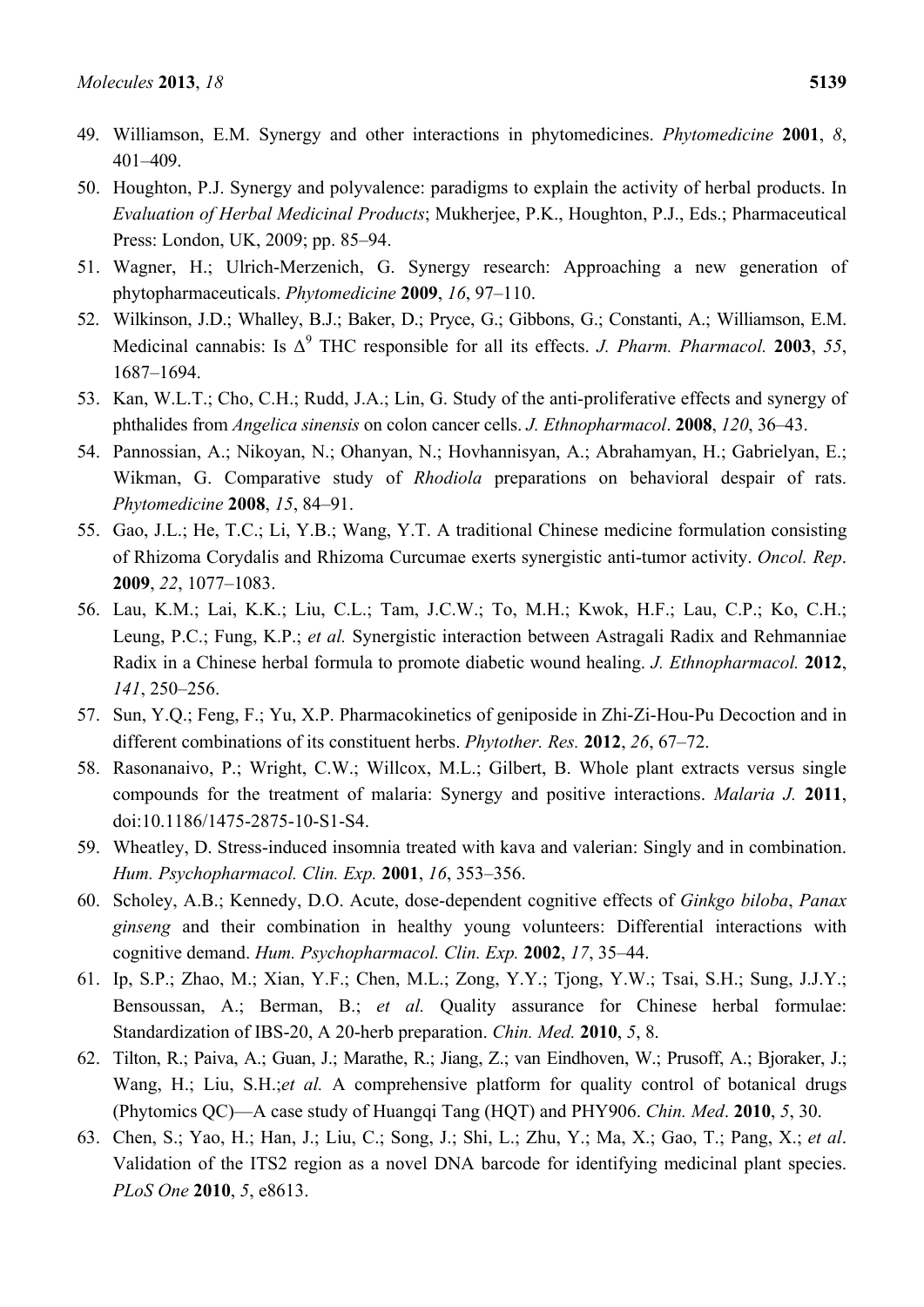- 64. Lou, S.K.; Wong, K.L.; Li, M.; But, P.P.H.; Tsui, S.K.W.; Shaw, P.C. An integrated web medicinal materials DNA database: MMDBD (Medicinal Materials DNA Barcode Database). *BMC Genomics* **2010**, *11*, 402.
- 65. Rong, J.; Tilton, R.; Shen, J.; Ng, K.M.; Liu, C.; Tam, P.K.H.; Lau, A.S.Y.; Cheng, Y.C. Genome-wide biological response fingerprinting (BioReF) ofthe Chinese botanical formulation ISF-1 enables the selectionof multiple marker genes as a potential metric for quality control. *J. Ethnopharmacol.* **2007**, *113*, 35–44.
- 66. Xie, C.; Wang, Z.J.; Chow, M.S.S.; Huang, Y.; Shi, L.M.; Zuo, Z. Could selected chemical markers represent bioactivity of Si Wu Tang product? Evidence from gene expression studies (Abstract 1121913). *J. Clin. Pharmcol.* **2011**, *51*, 1341.
- 67. Ulrich-Merzenich, G.; Panek, D.; Zeitler, H.; Wagner, H.; Vetter, H. New perspectives for synergy research with the "omic"-technologies. *Phytomedicine* **2009**, *16*, 495–508.
- 68. Yen, Y.; So, S.; Rose, M.; Saif, M.W.; Chu, E.; Liu, S.H.; Foo, A.; Jiang, Z.; Su, T.; Cheng, Y.C. Phase I/II study of PHY906/capecitabine in advanced hepatocellular carcinoma. *Anticancer Res.* **2009**, *29*, 4083–4092.
- 69. Saif, M.W.; Lansigan, F.; Ruta, S.; Lamb, L.; Mezes, M.; Elligers, K.; Grant, N.; Jiang, Z.L.; Liu, S.H.; Cheng, Y.C. Phase I study of the botanical formulation PHY906 with capecitabine in advanced pancreatic and other gastrointestinal malignancies. *Phytomedicine* **2010**, *17*, 161–169.
- 70. Efferth, T.; Koch, E. Complex interactions between phytochemicals. The multi-target therapeutic concept of phytotherapy. *Curr. Drug Targets* **2011**, *12*, 122–132.
- 71. Wang, E.; Bussom, S.; Chen, J.G.; Quinn, C.; Bedognetti, D.; Lam, W.; Guan, F.L.; Jiang, Z.L.; Mark, Y.C.; Zhao, Y.D.; *et al.* Interaction of a traditional Chinese medicine (PHY906) and CPT-11 on the inflammatory process in the tumor microenvironment. *BMC Med. Genomics* **2011**, *4*, 38.
- 72. Sarris, J.; Ng, C.H.; Schweitzer, I. "Omic" genetic technologies for herbal medicines in psychiatry. *Phytother. Res.* **2012**, *26*, 522–527.
- 73. Wang, L.; Zhou, G.B.; Liu, P.; Song, J.H.; Liang, Y.; Yan, X.J.; Xu, F.; Wang, B.S.; Mao, J.H.; Shen, Z.X.; *et al.* Dissection of mechanisms of Chinese medicinal formula Realgar-*Indigo naturalis* as an effective treatment for promyelocytic leukemia. *Proc. Natl. Acad. Sci. USA* **2008**, *105*, 4826–4831.
- 74. Csermely, P.; Agoston, V.; Pongor, S. The efficiency of multi-target drugs: The network approach might help drug design. *Trends Pharmacol. Sci.* **2005**, *26*, 178–182.
- 75. Huang, Y.; Li, S. Detection of characteristic sub-pathway network for angiogenesis based on the comprehensive pathway network. *BMC Bioinformatics* **2010**, *11 (Suppl. 1)*, S32.
- 76. Li, S.; Zhang, B.; Zhang, N.B. Network target for screening synergistic drug combinations with application to traditional Chinese medicine. *BMC Syst. Biol*. **2011**, *5(Suppl. 1)*, S10.
- 77. Cheung, F.; Feng, Y.B.; Wang, N.; Yuen, M.F.; Tong, Y.; Wong, V.T. Effectiveness of Chinese herbal medicine in treating liver fibrosis: A systematic review and meta-analysis of randomized controlled trials. *Chin. Med*. **2012**, *7*, 5.
- 78. An, X.D.; Zhang, A.L.; May, B.H.; Lin, L.; Yu, Y.J.; Xue, C.C.L. Oral Chinese herbal medicine for improvement of quality of life in patients with stable chronic obstructive pulmonary disease: A systematic review. *J. Altern. Complement. Med*. **2012**, *18*, 731–734.